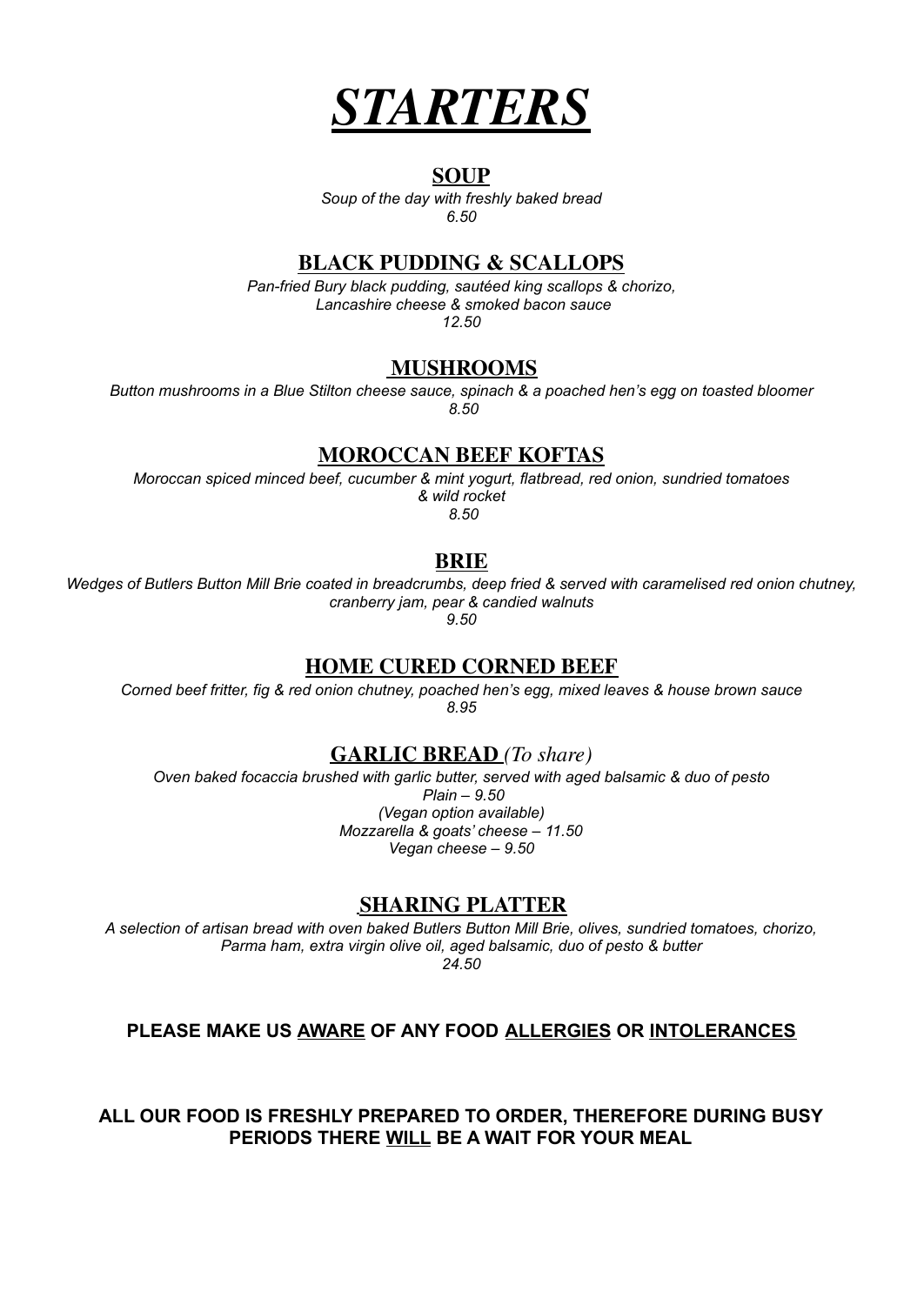

#### **BEEF WELLINGTON**

*Beef fillet, mushroom & shallot duxelles wrapped in prosciutto ham & encased in puff pastry with mixed vegetables, potato rosti & red wine jus 23.50*

#### **LAMB FIVE WAYS**

Shepherd's pie; slow roasted breast of lamb with whisky infused apricots, couscous & olive stuffing; pan-fried cutlet; *Moroccan spiced shoulder; haggis & ewes cheese bonbon, roasted carrots, broccoli, beetroot puree & rosemary jus*

*23.95*

#### **MEDITERRANEAN VEGETABLE WELLINGTON**

Roasted aubergine, courgette, peppers & red onion in a cherry tomato & basil sauce wrapped in savoy cabbage & encased in puff pastry, sautéed new potatoes, fennel and sun blushed tomatoes with wild rocket & basil truffle oil *16.50 (Vegan option available)*

#### **THAI SEA BASS**

Pan-fried fillet of sea bass, vegetable & rice noodle stir-fry, spicy fish cakes, chilli & lime mayonnaise *22.50*

#### **BATTERED HADDOCK**

*Fillet of haddock deep fried in beer batter served with chips, mushy peas & tartare sauce 15.50*

#### **STEAK & ALE PIE**

*Steak pieces, onions & real ale gravy, encased in shortcrust pastry, with chips, mixed vegetables & stock gravy (oven-baked to order) 16.50*

#### **CHEESE & ONION PIE**

*Butlers mature Lancashire cheese, creamed potato & sautéed onions encased in shortcrust pastry, with chips & mixed vegetables (oven-baked to order)*

*15.00*

#### **CHICKEN**

*Pan roasted chicken supreme, haggis potato rosti, buttered cabbage, roasted carrots, Lancashire cheese & bacon sauce*

*19.50*

#### **BRAISED STEAK**

*Slow braised beef in a rich red wine & onion gravy, creamed potatoes, buttered vegetables & roasted carrots 16.90*

#### **THE BURGER**

*Two quarter pound steak burgers with back bacon, fried onions, Mozzarella cheese, salad, spiced tomato & apple chutney on a toasted bun, onion rings & chips 16.00*

**ROAST TOPSIDE (***Sundays only)*

*Slow roasted dry aged topside of beef, (hand carved to order) served with mixed vegetables, goose fat roasted potatoes, Yorkshire pudding & pan juice gravy*

> *15.00 Large 22.00*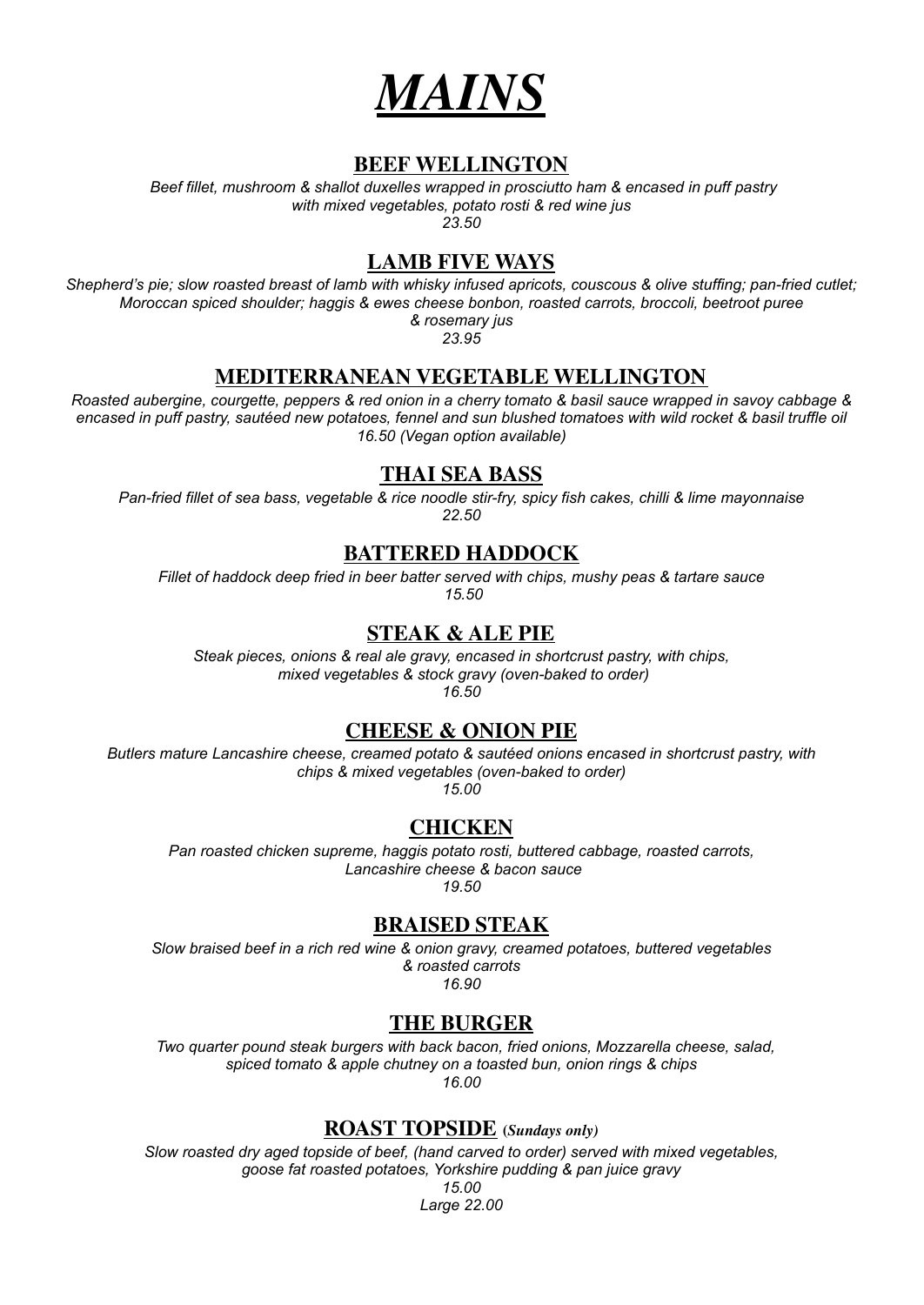#### **PLEASE MAKE US AWARE OF ANY FOOD ALLERGIES OR INTOLERANCES**

## *STEAKS*

We dry age all our choice cuts on site for a minimum of six weeks

*8oz RUMP – good flavour but less tender than sirloin- 16.90*

*16oz RUMP – good flavour but less tender than sirloin- 30.00*

*8oz SIRLOIN – less tender than fillet but with more flavour – 25.00*

*8oz FILLET – the leanest & most tender cut of meat there is - 33.00*

*10oz RIB-EYE – more fat content than sirloin but very tasty - 27.50*

*T-BONE – the flavour of sirloin & the tenderness of fillet, average weight 30oz - 50.00 (Limited availability)*

*10oz Gammon – Quality English gammon steak topped with a free-range egg & pineapple – 17.50*

*MIXED GRILL – rump steak, lamb cutlets, gammon, chicken, black pudding, haggis, sausages, fried eggs, chips, onion rings, mushroom & roasted vine tomato 50.00*

*Upgrade any steak with seabass & king prawns – 14.50*

All steaks are cooked on the griddle and are served with chips, roasted vine tomato & field mushroom

### *SIDES*

*Lancashire cheese & smoked bacon sauce 4.75*

> *Seasonal vegetables 4.75*

*Peppercorn sauce 4.20*

*Mushroom & Stilton sauce 4.60*

*4.50*

*Side salad 5.00*

*Sautéed button mushrooms 4.75*

> *Onion rings 5.00*

*Basket of chips 4.00*

## *CHILDRENS MEALS*

*Garlic ciabatta with Mozzarella cheese, chips & beans 6.00*

> *Battered haddock, chips & mushy peas 8.50*

> > *Sausage, chips & baked beans 7.00*

*Beef burger, chips & baked beans 7.00*

*5oz Gammon, chips, garden peas & a fried egg 8.50*

*4oz rump steak, chips, salad & onion ring 9.50*

#### **PLEASE MAKE US AWARE OF ANY FOOD ALLERGIES OR INTOLERANCES**

# *Diane sauce*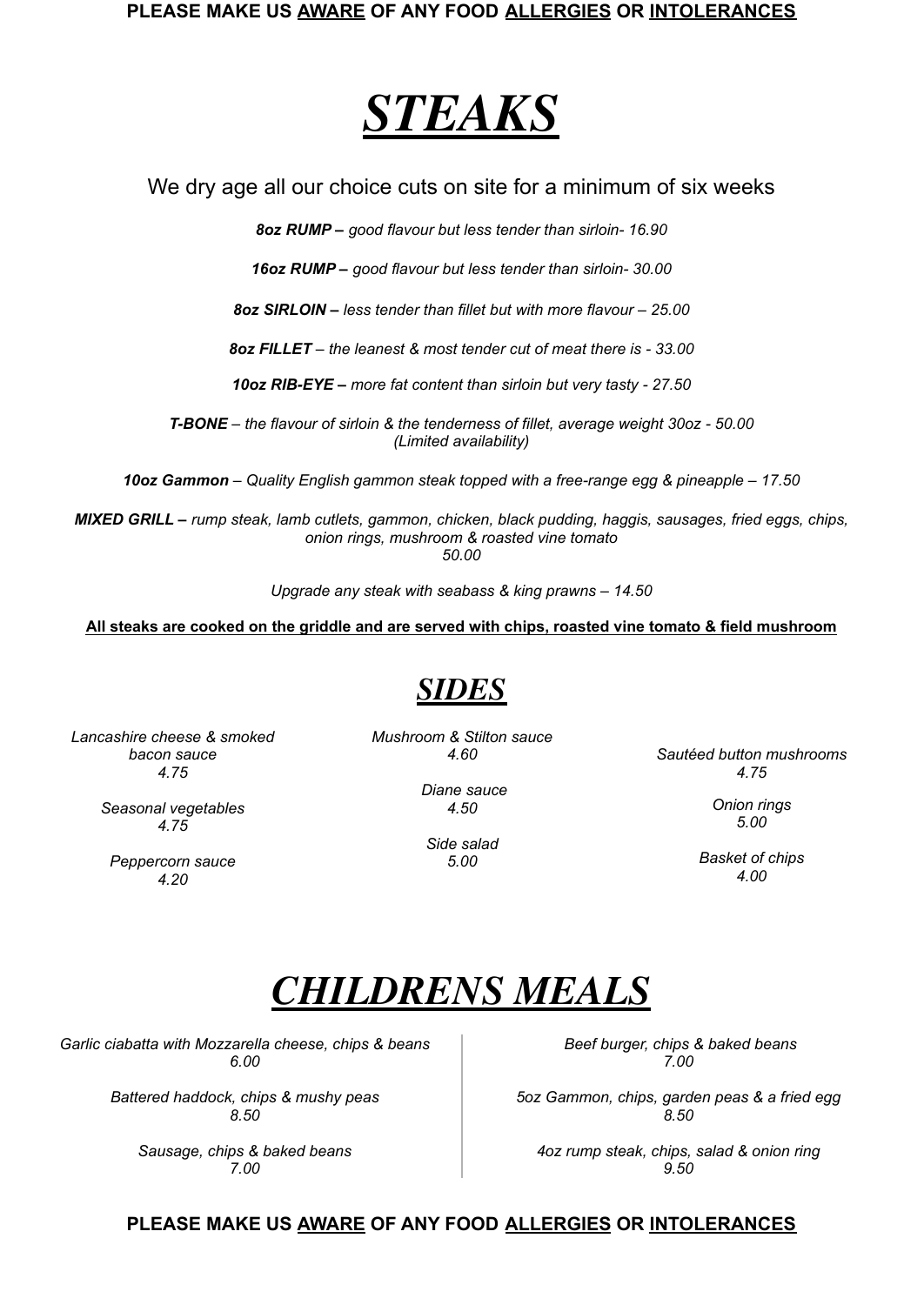

#### *BURGERS & SANDWICHES*

*Quarter pound cheeseburger, fried onions, gherkins, caramelised red onion relish on a white or wholemeal muffin 10.50*

> *Grilled back bacon, warm brie & cranberry sauce on ciabatta 10.50*

*Fisherman's club – chicken breast, smoked streaky bacon, tomato, egg, cos lettuce & coarse grain mustard mayonnaise on toasted wholegrain or white bread (Vegetarian option available) 12.00*

*Barbeque pulled beef with fried onions, Mozzarella cheese & wild rocket on toasted ciabatta 10.50*

*Slow roasted topside of beef, fried onions & gravy on a white or wholemeal muffin 10.00*

#### *All the above are served with chips & salad*

#### *HOT MEALS & SALADS*

*Minced beef & onion shortcrust plate pie with chips, mushy peas & gravy 9.50*

*Hot & spicy beef chili con carne served with chips, rice or ½ & ½ 8.50*

*Hot & spicy vegetable chili served with chips, rice or ½ & ½ 8.50*

*Wok-fried Thai style beef & vegetables with rice noodles 9.50 (Vegan option available)*

*Chicken Caesar salad, smoked steaky bacon, croutons, boiled egg, anchovies & parmesan shavings 12.90*

> *Torched goat's cheese on a Mediterranean style salad 12.50*

*Beer battered fish tacos, spicy house slaw & Siracha mayo 12.90*

**PLEASE MAKE US AWARE OF ANY FOOD ALLERGIES OR INTOLERANCES**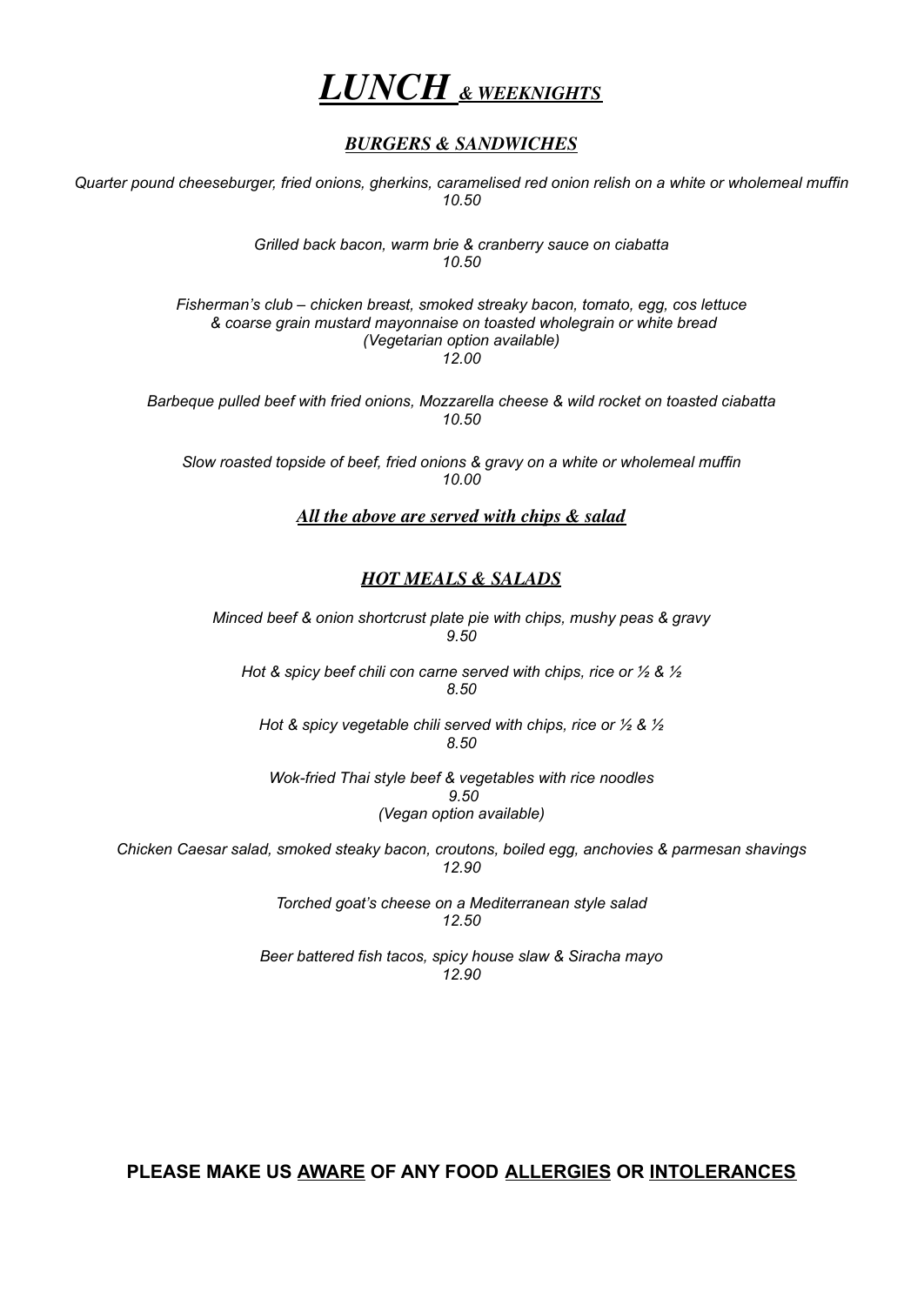

#### *Vanilla bean & local honey crème brulee with a Belgian milk chocolate shortbread 8.50*

*Sticky date pudding with toffee sauce & vanilla bean ice cream 8.50 (Vegan option available)*

*Warm triple chocolate sponge pudding with Belgian chocolate sauce & vanilla bean ice cream 8.00*

> *Jam roly poly with vanilla bean custard 6.80*

*Bailey's white chocolate cheesecake, chocolate shard & chocolate ice cream 9.90*

*Bakewell tart with cream, custard or vanilla bean ice cream 8.00*

*Belgian waffle stack, vanilla bean ice cream, whipped cream & Belgian chocolate sauce 8.90*

*Selection of English cheeses served with biscuits, celery, grapes & chutney 14.00*

> *Monster ice cream sundae - to share…or not* 12.95

> > *ICE CREAM*

*Vanilla bean, cherry, or chocolate, available with Belgian chocolate sauce, toffee sauce or raspberry coulis 6.50 (small portion 3.95)*

#### **PLEASE MAKE US AWARE OF ANY FOOD ALLERGIES OR INTOLERANCES**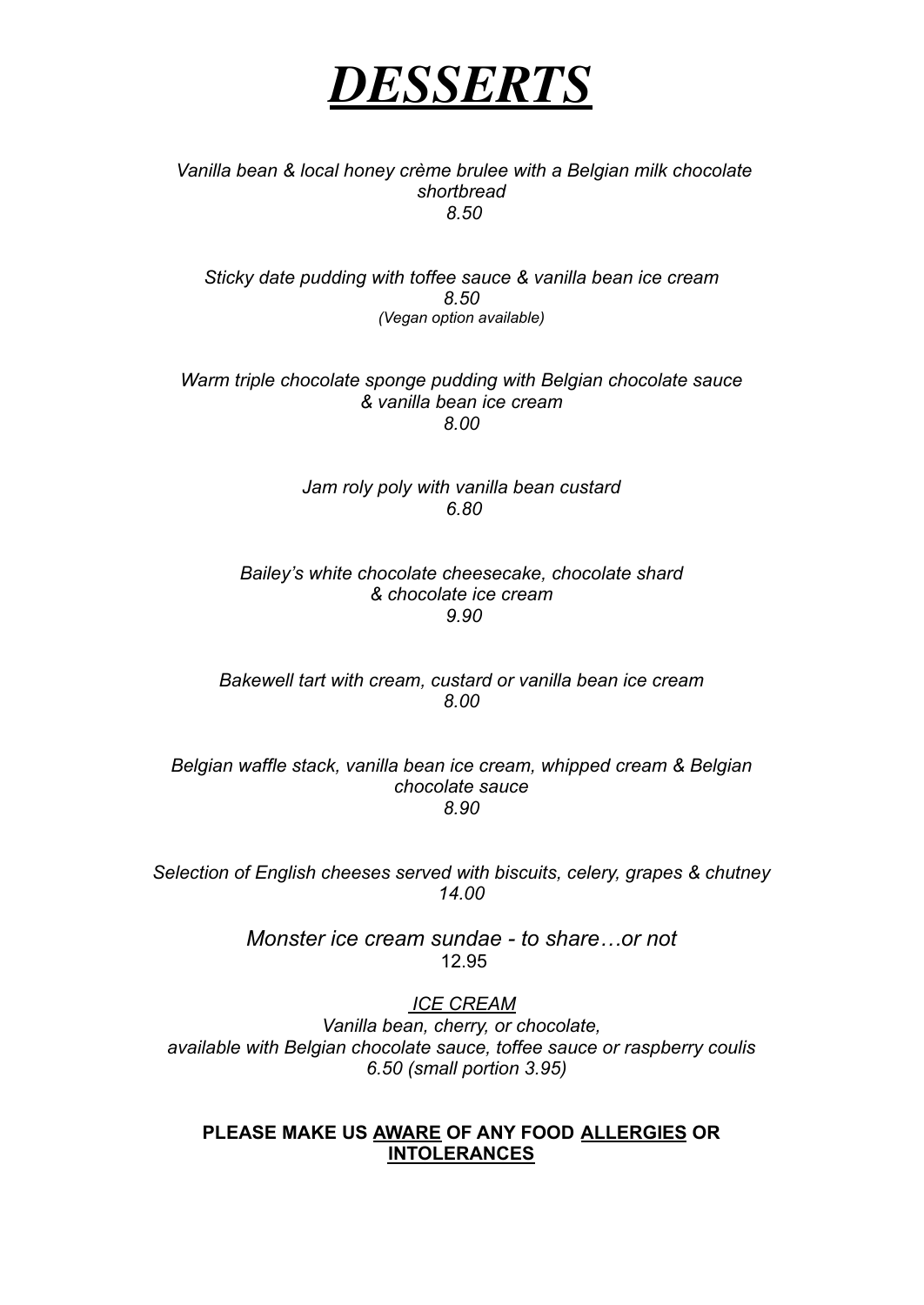

#### **Served Saturday & Sunday 10am until 12pm**

#### **FULL ENGLISH BREAKFAST**

*Back bacon, pork sausage, haggis, Bury black pudding, fried egg, baked beans, sautéed potatoes, tomato, field mushroom & toast 10.90 Large – 15.90*

#### **EGGS BENEDICT**

*Smoked streaky bacon & poached hen eggs on a toasted English muffin topped with hollandaise sauce 9.50 Eggs Florentine (sautéed spinach) – 8.00*

#### **OMELETTE**

*Bacon, cheese & mushrooms 8.90*

*Cheese, tomato & mushroom 8.90*

#### **PANCAKES**

*American style blueberry pancakes with Maple syrup & fresh whipped cream 8.90*

*American style pancakes with smoked streaky bacon & Maple syrup 9.00*

#### **WAFFLES**

*Two hot Belgian waffles, Maple syrup & fresh whipped cream 7.90*

*Two hot Belgian waffles, smoked streaky bacon & Maple syrup 8.90*

#### **MUFFINS**

*Four rashers of back bacon & a fried hen's egg 7.00*

#### **PLEASE MAKE US AWARE OF ANY FOOD ALLERGIES OR INTOLERANCES**